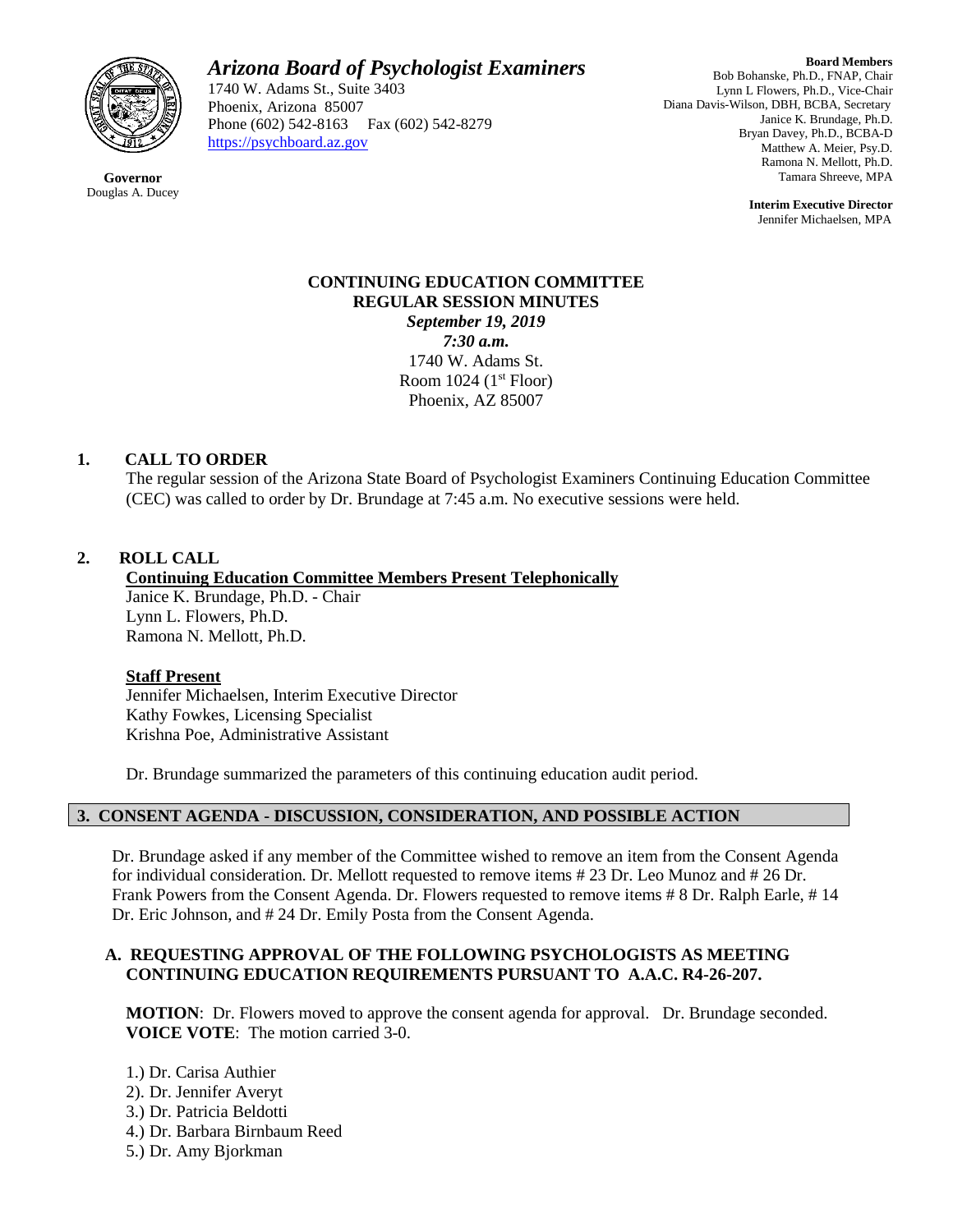- 6.) Dr. Susan Borgaro
- 7.) Dr. Janet Chao
- 9.) Dr. Marcus Earle
- 10.) Dr. Christine Fair
- 11.) Dr. Betsy Gilpin
- 12.) Dr. Richard Hurt
- 13.) Dr. Michele Ishikawa
- 15.) Dr. Ashley Kirby-Ward
- 16.) Dr. Jeane Lambrecht
- 17.) Dr. C. Girvani Leerer
- 18.) Dr. Janis Leigh
- 19.) Dr. Gary Lovejoy
- 20.) Dr. Robert Mosby
- 21.) Dr. Kenneth Mroczek
- 22.) Dr. Karla Mueller-Schrader
- 25.) Dr. Jessica Powell
- 27.) Dr. Sonja Raciti
- 28.) Dr. Paul Rosete
- 29.) Dr. Roswitha Saenz-Sierzega
- 30.) Dr. Summer Schneider
- 31.) Dr. Robert Schwebel
- 32.) Dr. Brynne Sheehan
- 33.) Dr. Kimberly Snyder
- 34.) Dr. Vickie Spitzer
- 35.) Dr. Andrew Stropko
- 36.) Dr. Dhannia Torres-Rincon
- 37.) Dr. Tara Welker
- 38.) Dr. John Wineman
- 39.) Dr. Rachel Youngblom

#### **ITEMS REMOVED FROM THE CONSENT AGENDA FOR INDIVIDUAL CONSIDERATION**

#### **Dr. Ralph Earle**

The Committee discussed Dr. Earle's CE documentation. The Committee noted Dr. Earle submitted carry over CE, per the Board's policy no. SP.01-16, but his documentation was not organized in a manner that allowed the Committee to distinguish between CE used for the previous renewal cycle and CE intended for the prorated cycle being audited. Additionally, the Committee noted he indicated he claimed CE for writing a book chapter, but did not provide documentation that this was completed. He also claimed CE for editing an article, but the Committee noted this does not meet requirements because he was not the author or co-author.

**MOTION**: Dr. Flowers moved to require documentation that is organized and distinctly demonstrates CE for the previous renewal cycle and the current cycle being audited to determine if there is any carry over, including proof that the chapter was completed. This documentation must be received within 90 days. Dr. Mellott seconded.

**VOICE VOTE**: The motion carried 3-0.

#### **Dr. Eric Johnson**

The Committee discussed Dr. Johnson's CE documentation. It was the consensus of the Committee to request documentation of the previous renewal cycle to determine if the CE provided is carry over.

**MOTION**: Dr. Flowers moved to request additional documentation of the previous cycle to verify the carry over within 90 days. Dr. Mellott seconded. **VOICE VOTE**: The motion carried 3-0.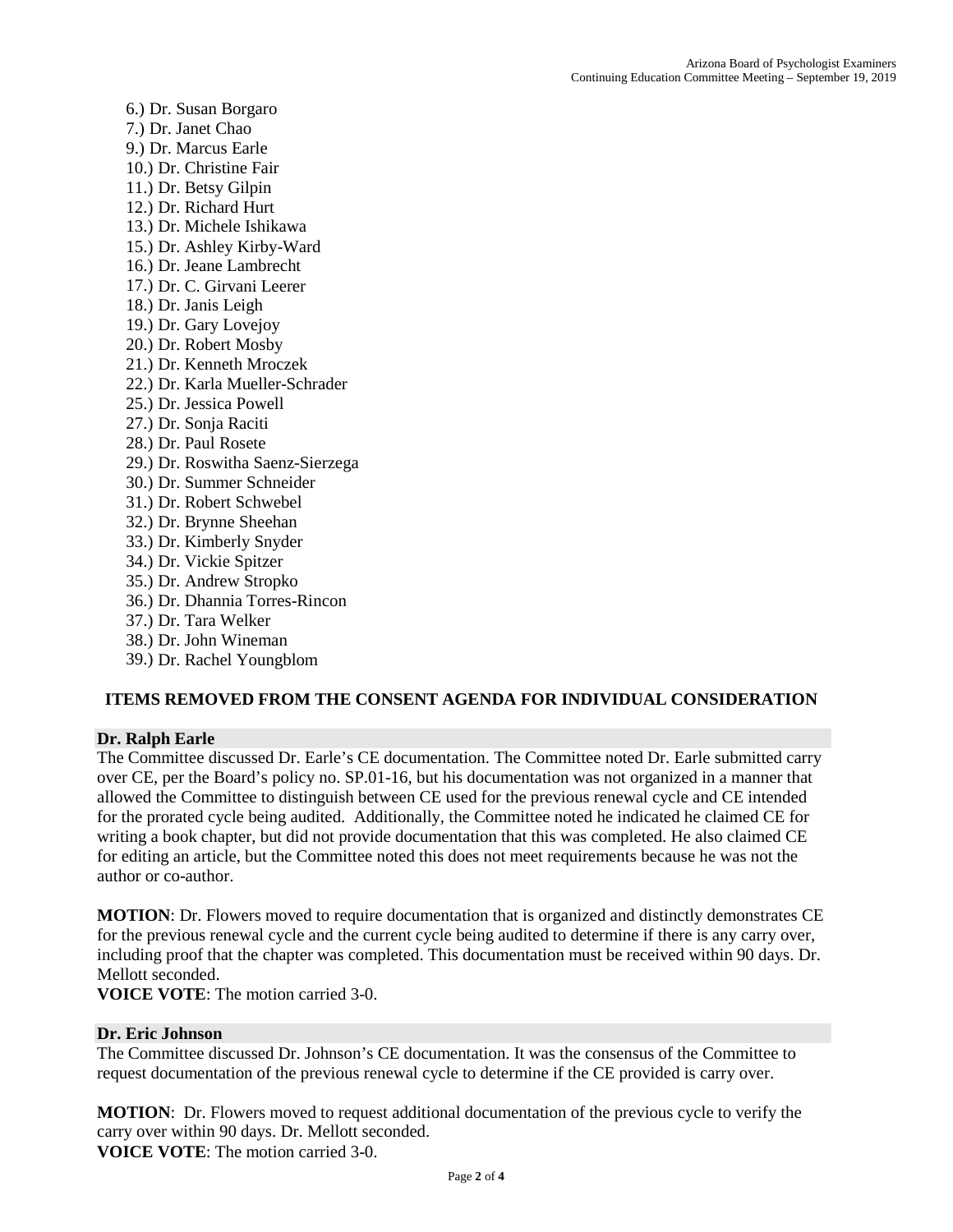#### **Dr. Leo Munoz**

The Committee discussed Dr. Munoz' CE documentation. The Committee noted that he submitted credits for DV credit which does not appear to be DV. The Committee noted that the course documentation states the title is "Boundaries and Mental Health Treatment" and that it is an ethics course, but does not indicate that it was a DV course.

**MOTION**: Dr. Mellott moved to request additional documentation such as a course outline, description, etc. about "Boundaries and Mental Health Treatment" course, or obtain 1 CEU for DV, and submit documentation within 90 days. Dr. Flowers seconded. **VOICE VOTE**: The motion carried 3-0.

#### **Dr. Emily Posta**

The Committee discussed Dr. Posta's CE documentation. The Committee noted that Dr. Posta's prorated renewal cycle was just one month, from May 1, 2017 to May 31, 2017, and her CE requirement was 2 CEUs, with 1 in ethics and 1 in DV. The Committee noted the documentation she sent in was completed in April 2017, prior to the renewal cycle being audited.

**MOTION**: Dr. Flowers moved to request documentation for the previous renewal cycle to show that the 2 CEUs are carry over, or complete 2 additional CEUs to meet requirements within 90 days. Dr. Brundage seconded.

**VOICE VOTE**: The motion carried 3-0.

#### **Dr. Frank Powers**

The Committee discussed Dr. Powers' CE documentation and noted that Dr. Powers provided a cover letter in which he acknowledged that he was 1 credit short on ethics and requested time to complete the course.

**MOTION:** Dr. Mellott moved to grant Dr. Powers 90 days to complete the 1 hour deficiency in ethics. Dr. Flowers seconded.

**VOICE VOTE**: The motion carried 3-0.

### **4. REVIEW, DISCUSSION, AND POSSIBLE ACTION REGARDING THOSE AUDITEES WHO HAVE REQUESTED AN EXTENSION TO SUBMIT DOCUMENTATION FOR THE CE AUDIT:**

#### **A. Dr. Rose M. Carlson**

The Committee discussed Dr. Carlson's request for a year extension to complete her CE due to major life changes occurring at the time she received notice of the audit. The Committee expressed discomfort with a year's extension. It was the consensus of the Committee to grant a 90 day extension and if Dr. Carlson needed, she could request an additional 90 days if she was unable to locate her CE documentation within the 90 days.

**MOTION**: Dr. Mellott moved to grant a 90 day extension to provide the CE documentation. If there was not sufficient time to find her CE documentation, or complete additional CE to meet requirements, she may request an additional 90 days.

**VOICE VOTE**: The motion carried 3-0.

#### **B. Dr. Lillie Weiss**

The Committee discussed Dr. Weiss' request for an extension as she is out of state until October and is unable to access her CE documentation.